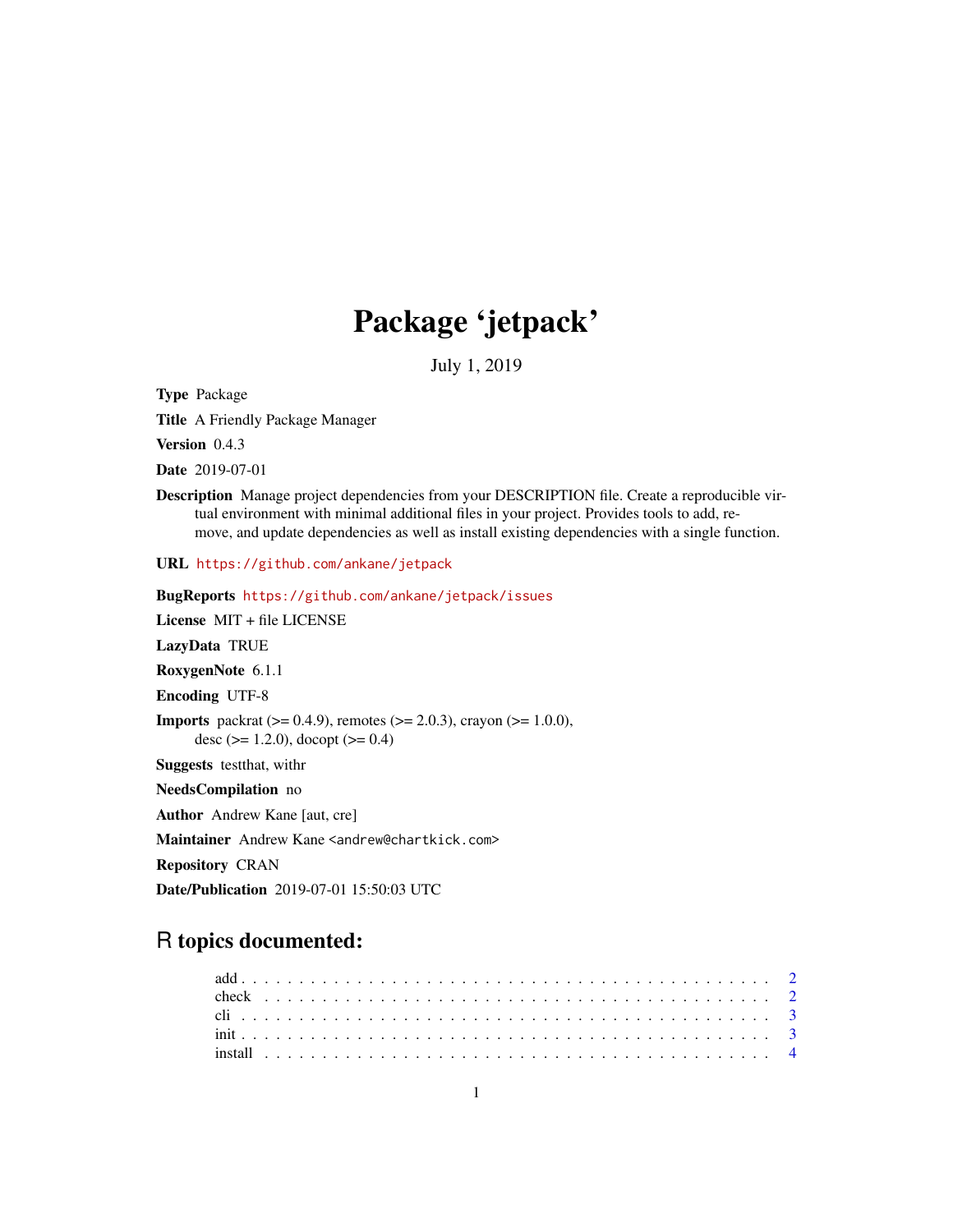#### <span id="page-1-0"></span>2 check and the check of the check of the check of the check of the check of the check of the check

add *Add a package*

#### Description

Add a package

#### Usage

add(packages, remotes = c())

#### Arguments

| packages | Packages to add |
|----------|-----------------|
| remotes  | Remotes to add  |

#### Examples

## Not run:

```
jetpack::add("randomForest")
```

```
jetpack::add(c("randomForest", "DBI"))
```
jetpack::add("DBI@1.0.0")

jetpack::add("plyr", remote="hadley/plyr")

jetpack::add("plyr", remote="local::/path/to/plyr")

## End(Not run)

check *Check that all dependencies are installed*

#### Description

Check that all dependencies are installed

#### Usage

check()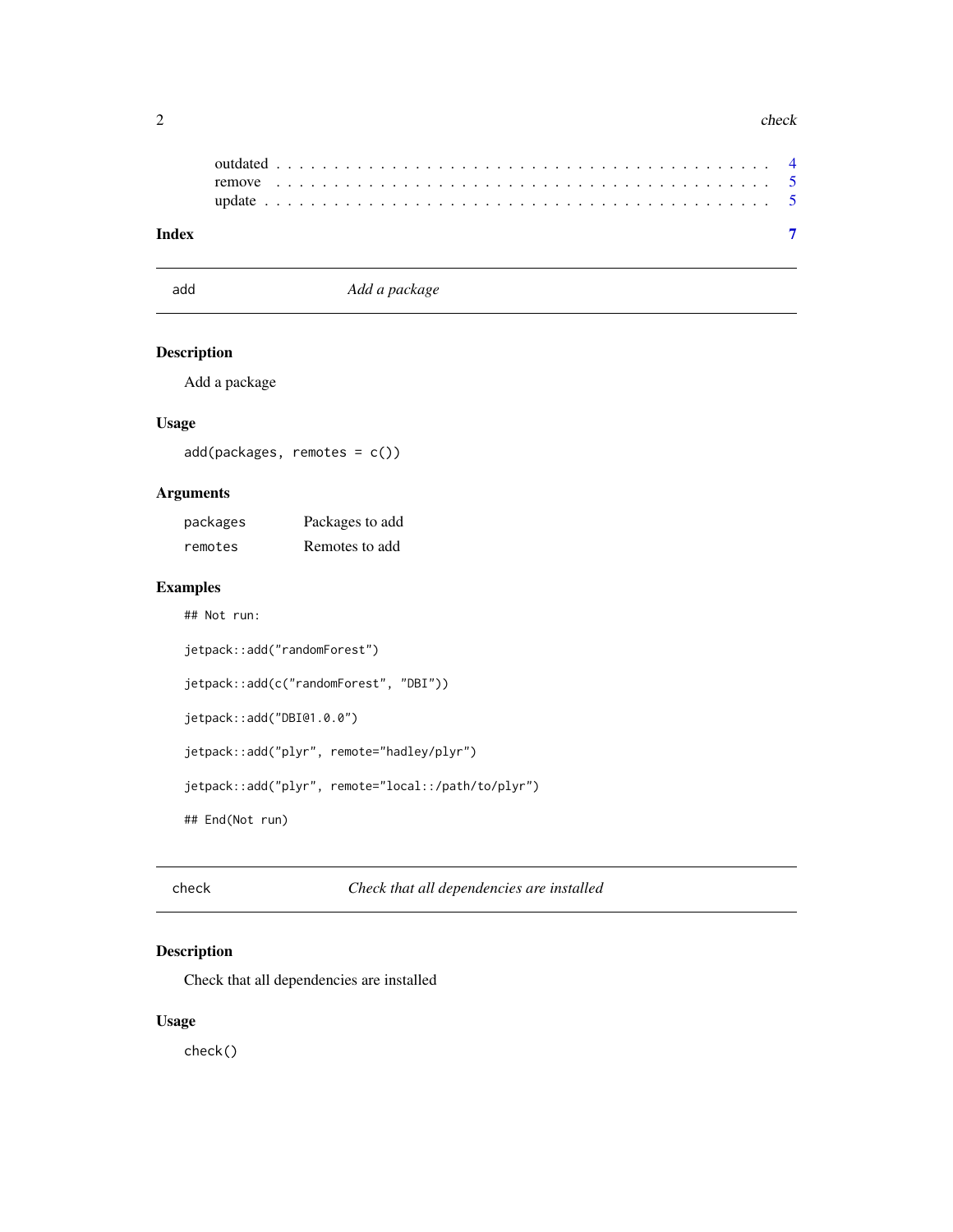#### <span id="page-2-0"></span>Examples

## Not run:

jetpack::check()

## End(Not run)

#### cli *Install the command line interface*

#### Description

Install the command line interface

#### Usage

cli(file = NULL)

#### Arguments

file The file to create

#### Examples

## Not run:

jetpack::cli()

## End(Not run)

init *Set up Jetpack*

#### Description

Set up Jetpack

#### Usage

init()

#### Examples

## Not run:

jetpack::init()

## End(Not run)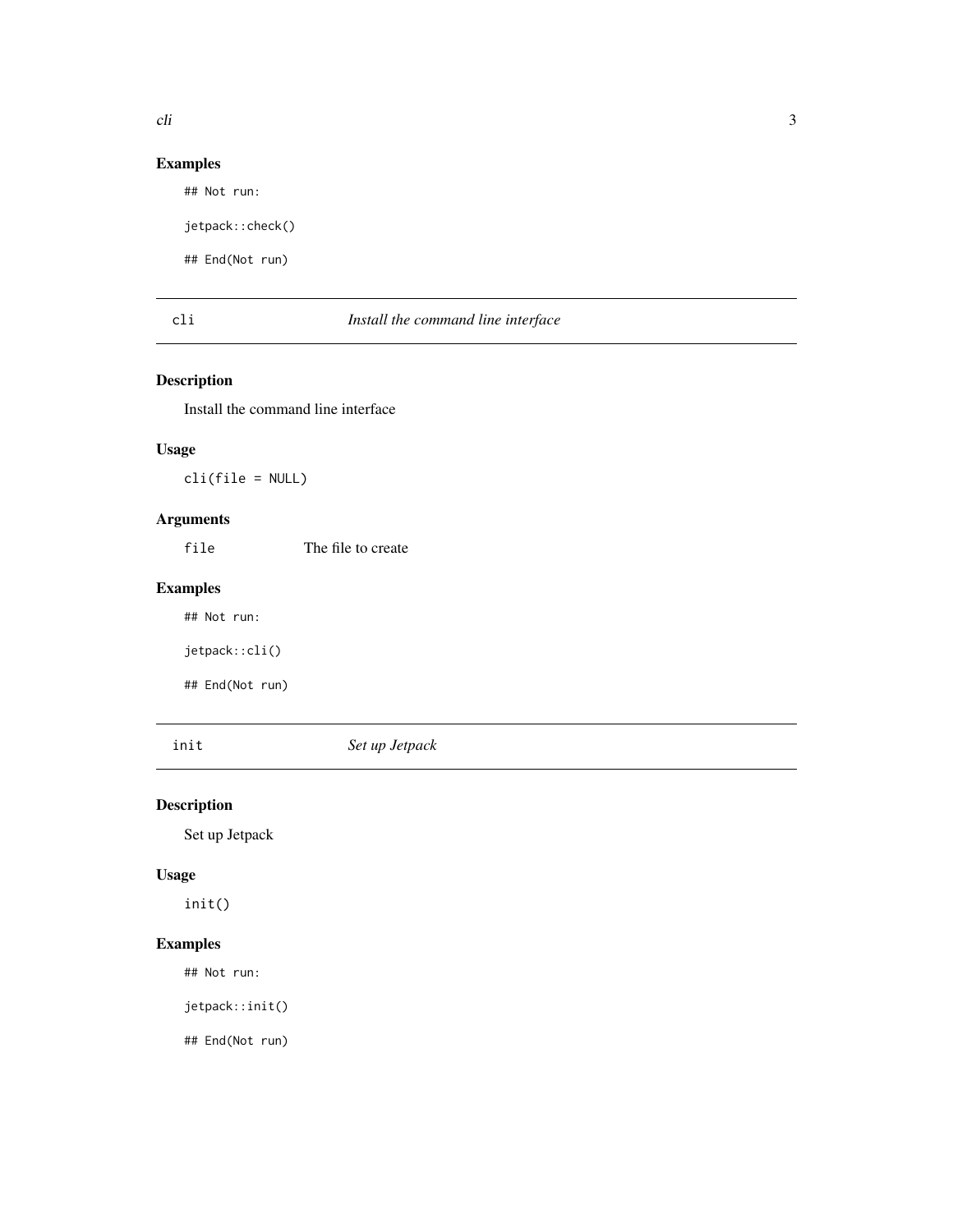<span id="page-3-0"></span>

#### Description

Install packages for a project

#### Usage

install(deployment = FALSE)

#### Arguments

deployment Use deployment mode

#### Examples

## Not run:

jetpack::install()

## End(Not run)

outdated *Show outdated packages*

#### Description

Show outdated packages

#### Usage

outdated()

#### Examples

## Not run:

jetpack::outdated()

## End(Not run)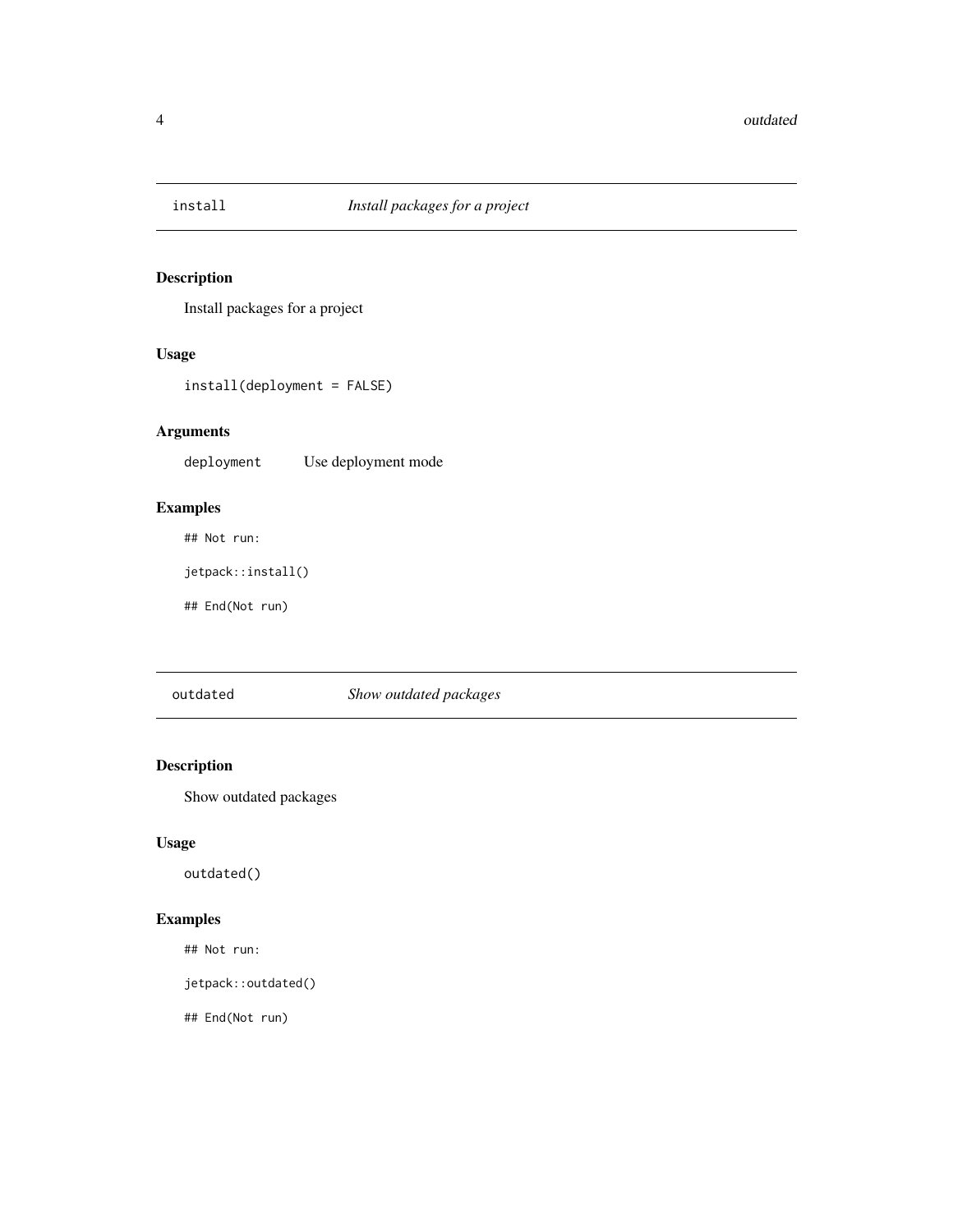<span id="page-4-0"></span>

#### Description

Remove a package

#### Usage

remove(packages, remotes = c())

#### Arguments

| packages | Packages to remove |
|----------|--------------------|
| remotes  | Remotes to remove  |

#### Examples

## Not run:

```
jetpack::remove("randomForest")
jetpack::remove(c("randomForest", "DBI"))
jetpack::remove("plyr", remote="hadley/plyr")
## End(Not run)
```
update *Update a package*

#### Description

Update a package

#### Usage

update(packages =  $c()$ , remotes =  $c()$ )

#### Arguments

| packages | Packages to update |
|----------|--------------------|
| remotes  | Remotes to update  |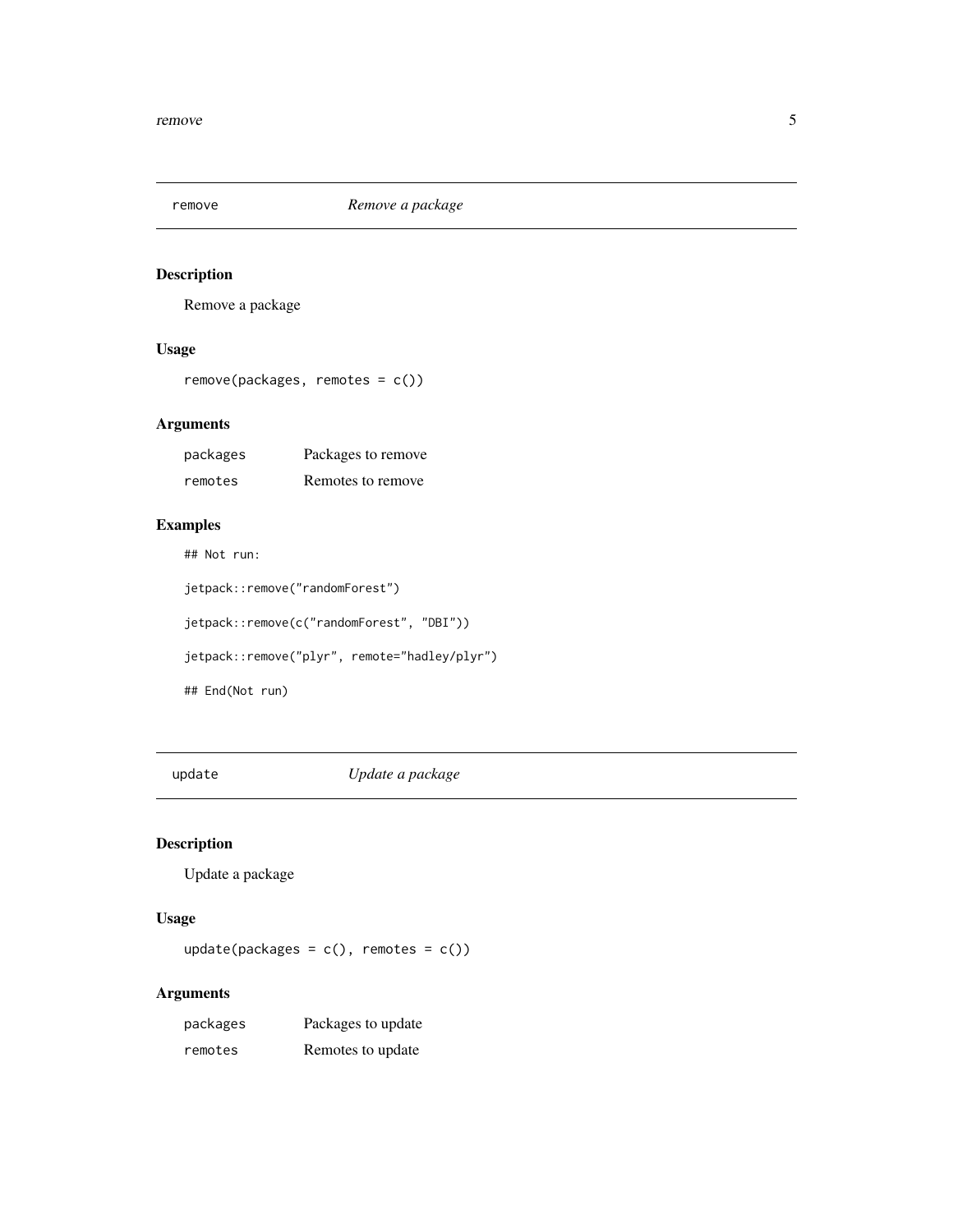6 update the contract of the contract of the contract of the contract of the contract of the contract of the contract of the contract of the contract of the contract of the contract of the contract of the contract of the c

#### Examples

## Not run:

jetpack::update("randomForest")

jetpack::update(c("randomForest", "DBI"))

jetpack::update()

## End(Not run)